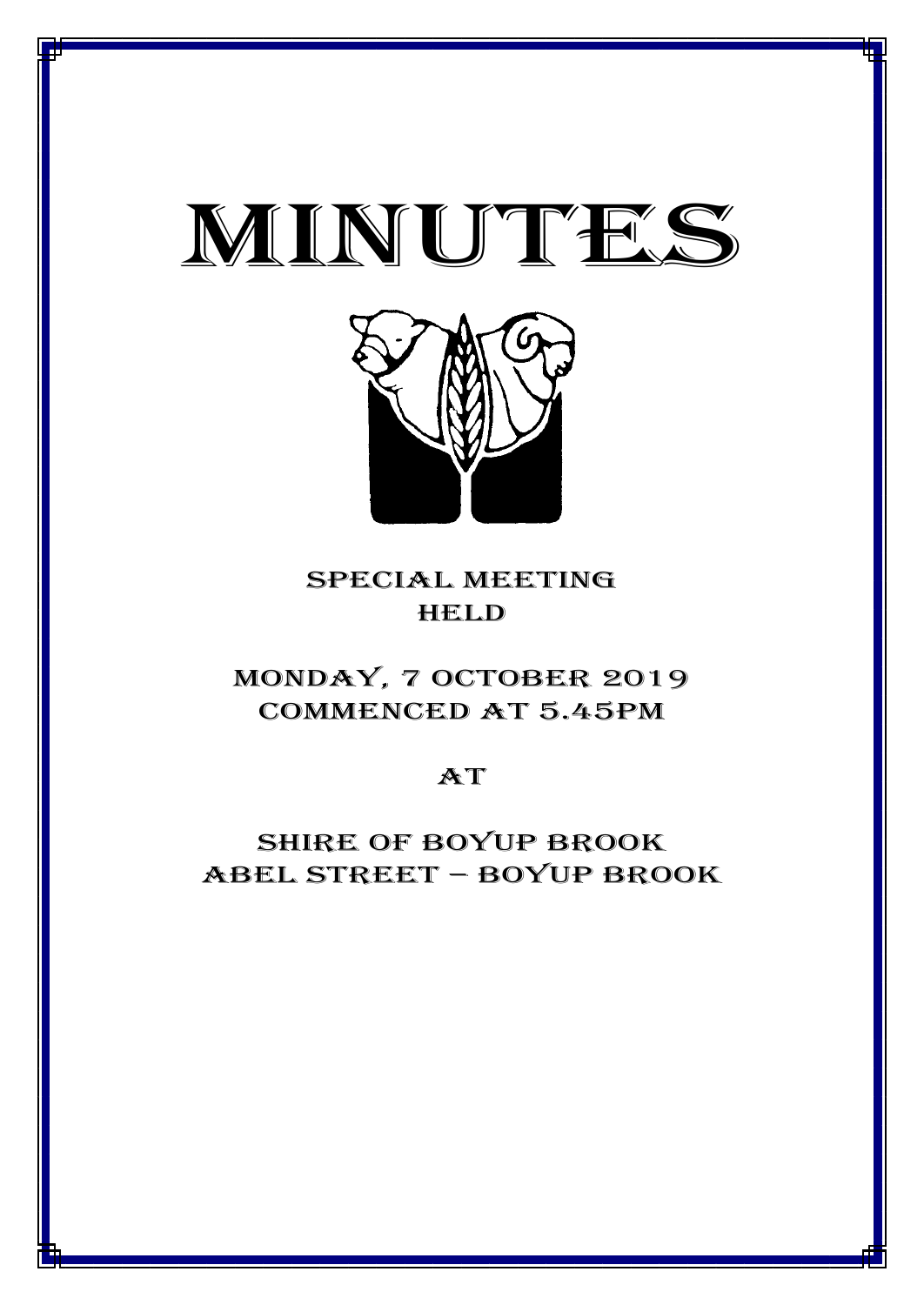# TABLE OF CONTENTS

| 5.             |                                                                       |
|----------------|-----------------------------------------------------------------------|
|                | 4.1                                                                   |
| $\mathbf{4}$ . |                                                                       |
| 3.             |                                                                       |
| 2.             |                                                                       |
| 1.             | RECORD OF ATTENDANCE/APOLOGIES/LEAVE OF ABSENCE PREVIOUSLY APPROVED 3 |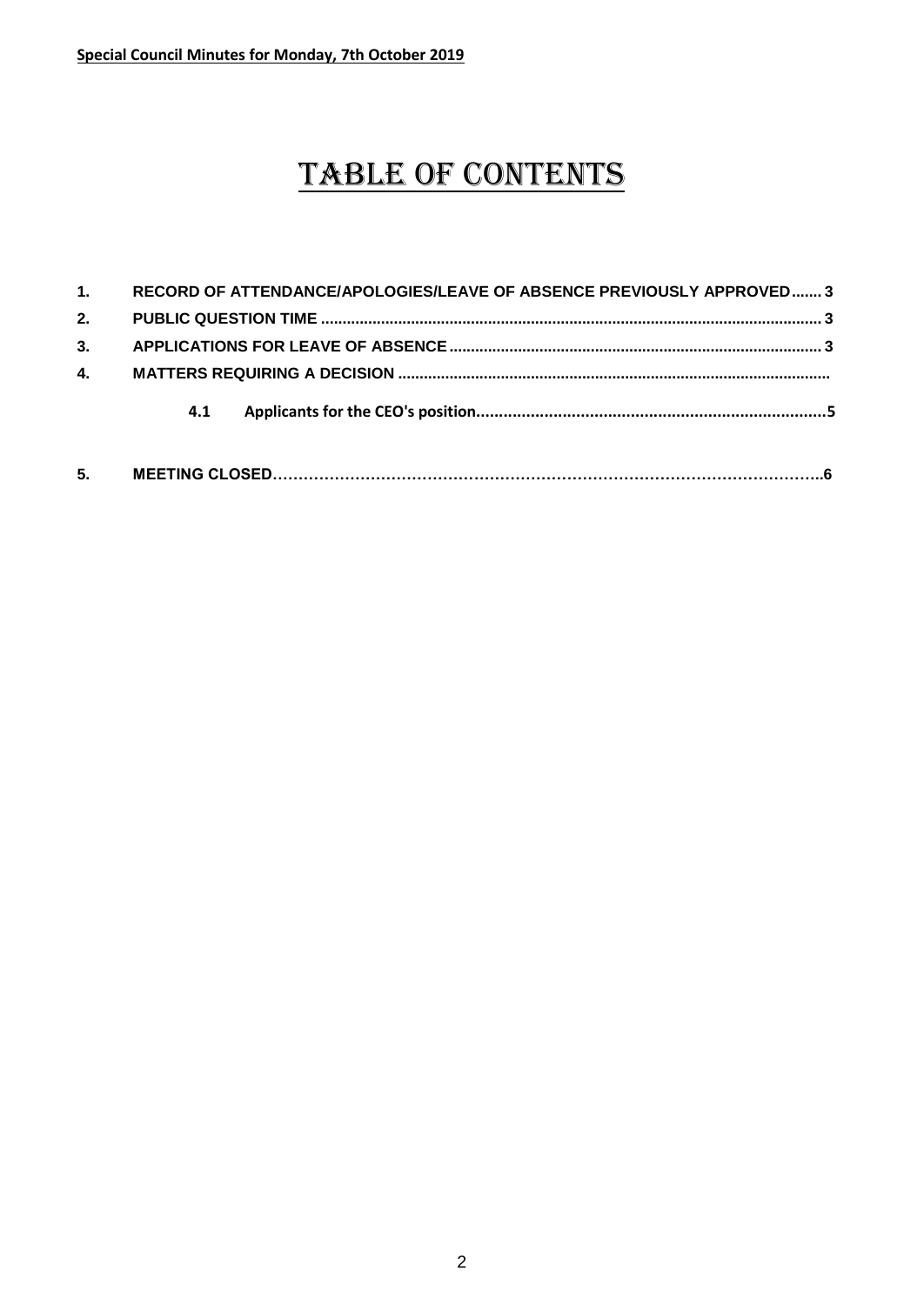#### <span id="page-2-0"></span>**1. RECORD OF ATTENDANCE/APOLOGIES/LEAVE OF ABSENCE PREVIOUSLY APPROVED**

#### 1.1 **Attendance**

Cr G Aird- Shire President Cr R Walker-Deputy Shire President Cr A Alexander Cr P Kaltenrieder Cr K Moir Cr H O'Connell Cr E Rear

STAFF: Mrs Maria Lane (Executive Assistant)

- 1.2 Apologies Mr Stephen Carstairs (Acting CEO) Cr E Muncey Cr T Oversby
- 1.3 Leave of Absence

### <span id="page-2-1"></span>**2. PUBLIC QUESTION TIME**

- 2.1 Response to Previous Public Questions Taken on Notice
- 2.2 Public Question Time

#### <span id="page-2-2"></span>**3. APPLICATIONS FOR LEAVE OF ABSENCE** Nil

3